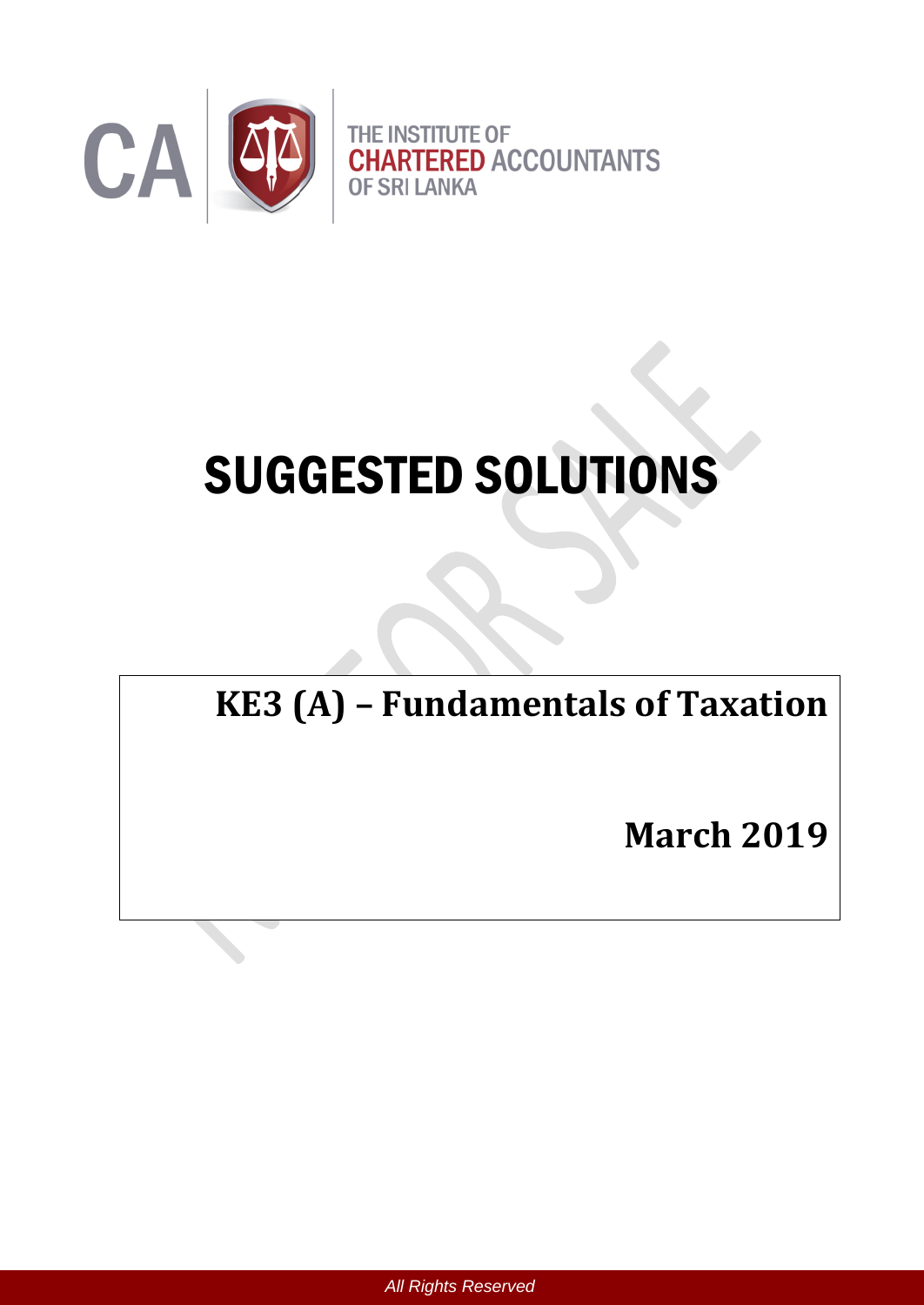## **SECTION 1**

#### **Answer 01**

1(a)

1.1

#### **Learning outcome/s: 2.2.3**

Calculate statutory income from other sources of income (including rent, net annual value, interest, dividends, royalties, annuities, winnings from lottery, betting or gambling and income from any other source).

Study text reference: Pages 62 and 63

#### **Correct answer: A**

#### 1.2

#### **Learning outcome/s: 3.1.2**

Explain specific adjustments applicable to the computation of statutory income of a company, from rent, interest, dividend and profit from trade or business (other than adjustments applicable to intercompany transactions).

Study text reference: Page 38

**Correct answer: D**

#### 1.3

#### **Learning outcome/s: 4.4.4**

Explain the "Notice of Tax Default" and submission of an "objection" against such notice. Study text reference: Page 113

**Correct answer: C**

1.4

### **Learning outcome/s: 4.5.2** Explain the PAYE scheme and obligations of an employer under this scheme**.** Study text reference: Page 115

**Correct answer: B**

#### 1.5

#### **Learning outcome/s: 5.2.1**

Explain the applicability of NBT to small and medium-sized businesses, and the registration threshold.

Study text reference: Page 136

**Correct answer: D**

**(Total: 10 marks)**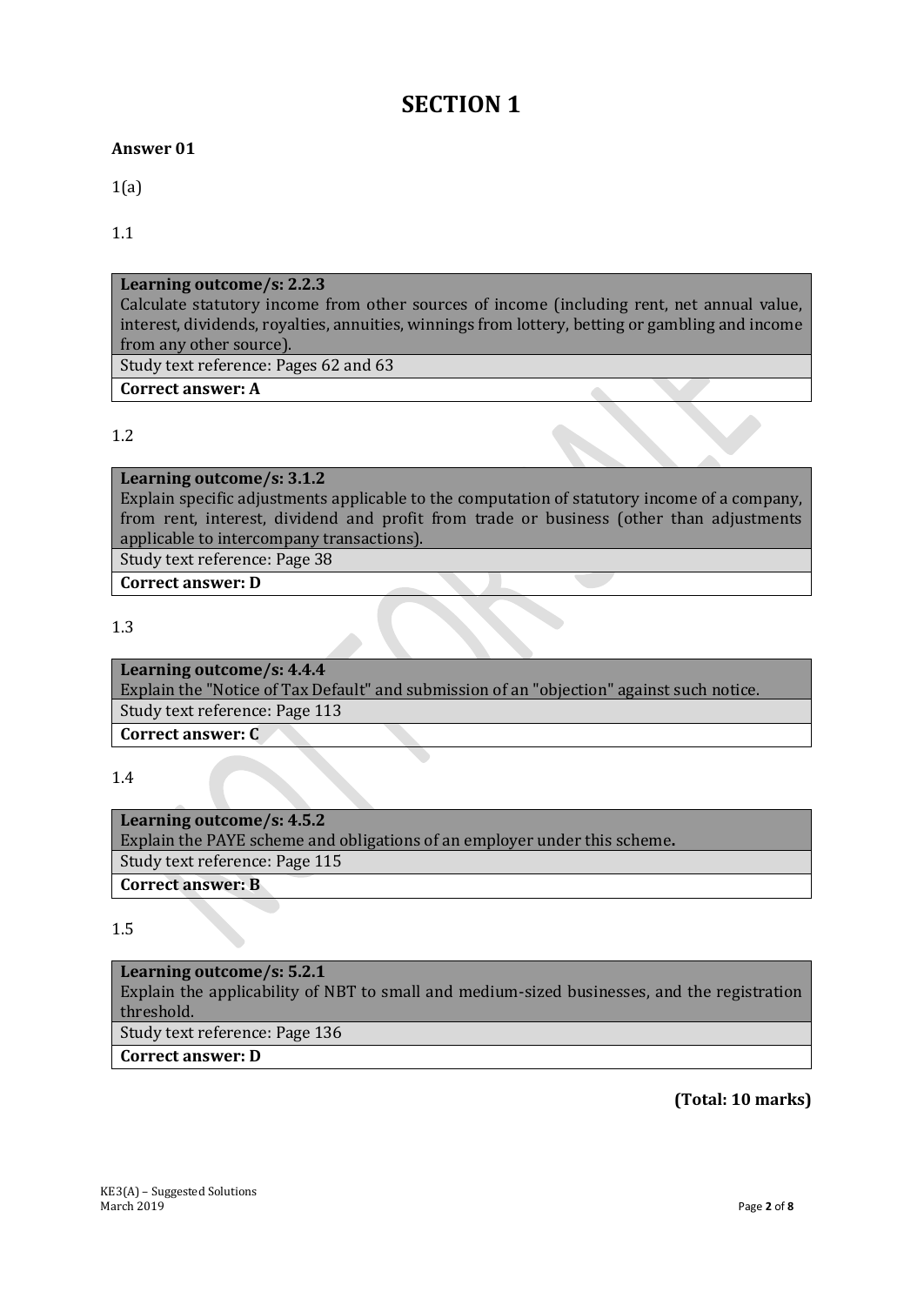1(b)

1.6

|     | Learning outcome/s: 1.1.2                                                                      |
|-----|------------------------------------------------------------------------------------------------|
|     | State the principles of taxation and the difference between direct taxes and indirect taxes.   |
|     | Study text reference: Pages 4 and 7                                                            |
| (a) | To raise funds for government expenditure, or in other words to finance public<br>expenditure. |
| (b) | Broad base - Wide Tax Net                                                                      |

#### 1.7

#### **Learning outcome/s: 2.1.3**

Explain the meaning of "person", "year of assessment", "sources of profits & income", and "residence rule".

Study text reference: Page 21

| Departure from Sri Lanka | <b>Arrival in Sri Lanka</b> | Days outside Sri Lanka |
|--------------------------|-----------------------------|------------------------|
| 28.04.2017               | 28.06.2017                  |                        |
| 01.08.2017               | 15.10.2017                  | 74                     |
| 05.01.2018               | 05.03.2018                  |                        |
|                          |                             |                        |

Days spend in Sri Lanka (365-195) = 170 days.

No. of days physically present in Sri Lanka is less than 183 days. Therefore, he is a nonresident in Sri Lanka for income tax purposes**.** 

1.8

| <b>Relevant Learning Outcome/s: 4.5.3</b>                          |
|--------------------------------------------------------------------|
| Explain the concept of final tax.                                  |
| Study text reference: Page 63                                      |
| Interest income of Rs. 36,923                                      |
| Lottery winning of Rs. 1 million.<br>Since final WHT payment made. |
|                                                                    |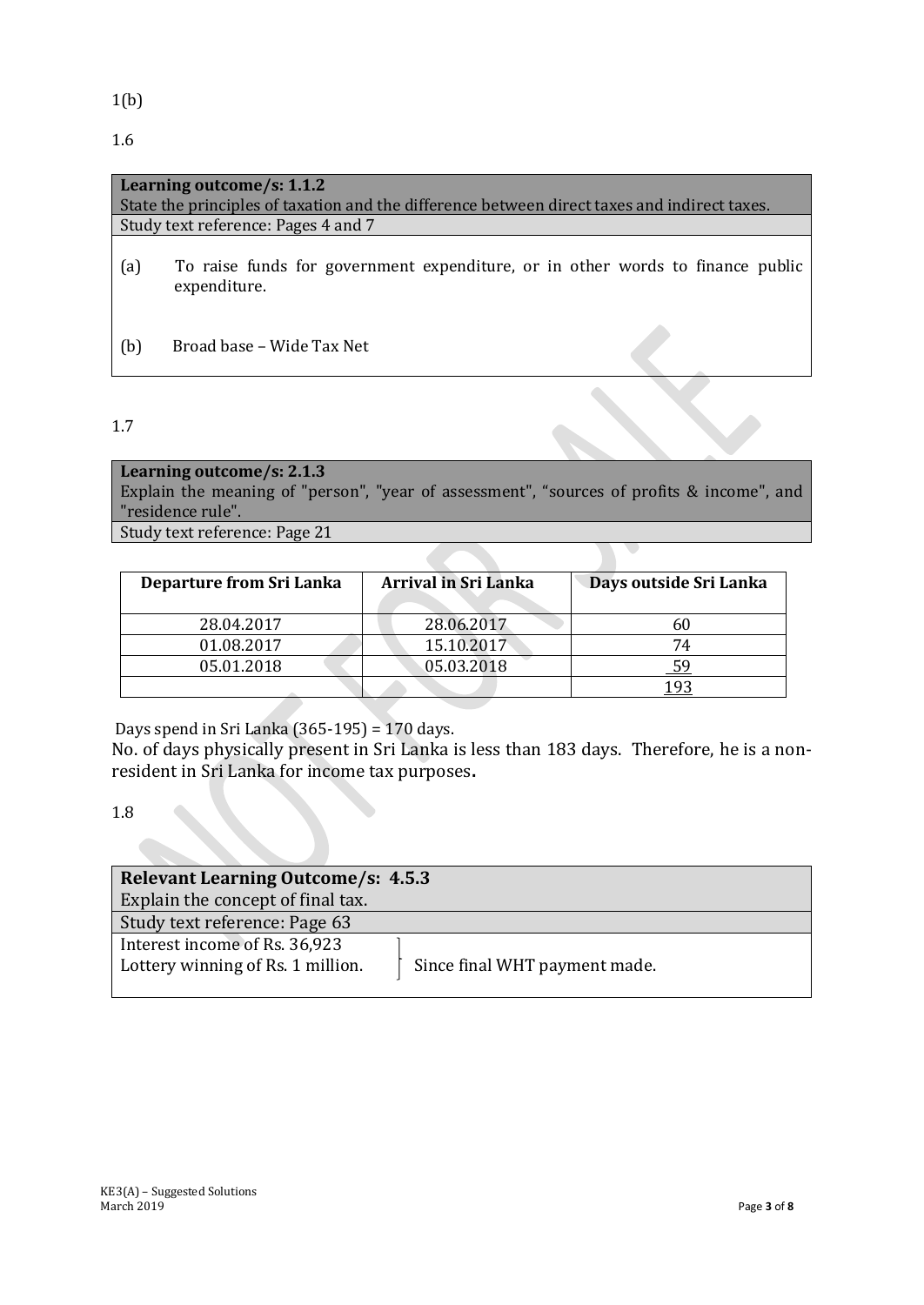#### **Learning outcome/s: 5.1.2**

Compute tax payable for a given straightforward, non-complex scenario. Study text reference: Page 126

|                             | <b>Taxable supply</b> | Rate | <b>Tax</b> |
|-----------------------------|-----------------------|------|------------|
| Villa rental income         | 4,150,000             | 15%  | 622,500    |
| Guest transport income      | 2,320,000             | 15%  | 348,000    |
| Total                       |                       |      | 970,500    |
| Less: Input tax             |                       |      |            |
| - on local purchases        |                       |      | (126,000)  |
| - on insurance of motor car |                       |      | (18,000)   |
| VAT payable                 |                       |      | 826,500    |

#### 1.10

**Learning outcome/s: 5.2.4** Explain the due dates of payment and submission of returns. Study text reference: Pages 136 and 140

Silk Road Partners is not liable to pay NBT for the quarter ended 31 March 2018, as the quarterly turnover was below Rs. 3 million.

However, the NBT return for the quarter ended 31 March 2018 has to be filed on or before 20 April 2018.

#### **(Total: 10 marks)**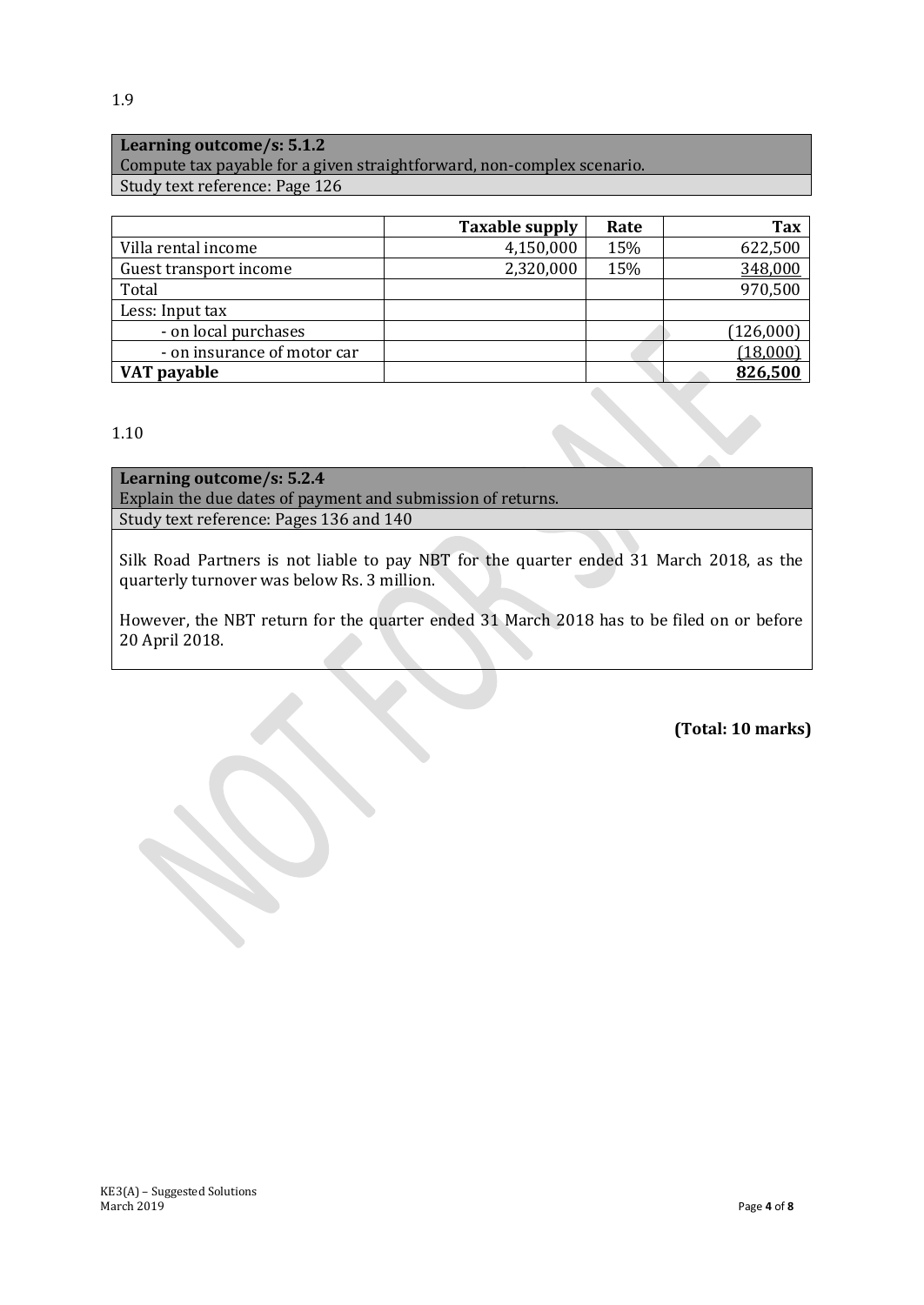# **SECTION 2**

#### **Answer 02**

#### **Learning outcome/s: 3.1** Basic understanding of income tax liability of a resident company (non-complex straightforward scenario). Study text reference: Chapter 6

#### **Computation of gross income tax liability and balance tax payable by Coco (Pvt) Ltd for the year of assessment 2017/18.**

|                                                 | Rs.       |  |
|-------------------------------------------------|-----------|--|
| Income                                          |           |  |
| Adjusted profit from trade (schedule 01)        | 1,894,000 |  |
| <b>Total statutory income</b>                   | 1,894,000 |  |
| Less: Statutory deductions                      | Nil       |  |
| Assessable income                               | 1,894,000 |  |
| Less: Qualifying payments                       |           |  |
| Donation to a government school -100% claimable | (620,000) |  |
| <b>Taxable income</b>                           | 1,274,000 |  |
|                                                 |           |  |
| Tax liability @ 12% (export business)           | 152,880   |  |
| <b>Less: Tax credit</b>                         |           |  |
| Self assessment payment made                    | (125,000) |  |
| <b>Balance tax payable</b>                      | 27,880    |  |

| Schedule 01                                      |            | Rs.       | Rs.       |
|--------------------------------------------------|------------|-----------|-----------|
| <b>Calculation of adjusted profit from trade</b> |            |           |           |
| Net profit as per accounts                       |            | 1,219,900 |           |
| Less: Unit trust redemption income               | Exempt     |           | 1,400,600 |
| Profit on disposal of assets                     |            |           | 150,000   |
| Depreciation                                     |            | 1,950,000 |           |
| Royalty paid - allowed                           |            |           |           |
| Adjusted profit on disposal of assets            |            |           |           |
| Sale proceed                                     | 1,900,000  |           |           |
| Cost                                             | 2,700,000  |           |           |
| Depreciation allowance claimed @ 33.33%          | (900, 000) |           |           |
| Tax written down value                           | 1,800,000  |           |           |
| Profit on disposal of asset                      | 100,000    | 100,000   |           |
| Donation                                         | disallowed | 620,000   |           |
| Depreciation allowance on motor coach -          |            |           | 445,300   |
| 2,226,500 x 20%                                  |            |           |           |
|                                                  |            | 3,889,900 | 1,995,900 |
| <b>Adjusted profit from trade</b>                |            | 1,894,000 |           |

#### **(Total: 10 marks)**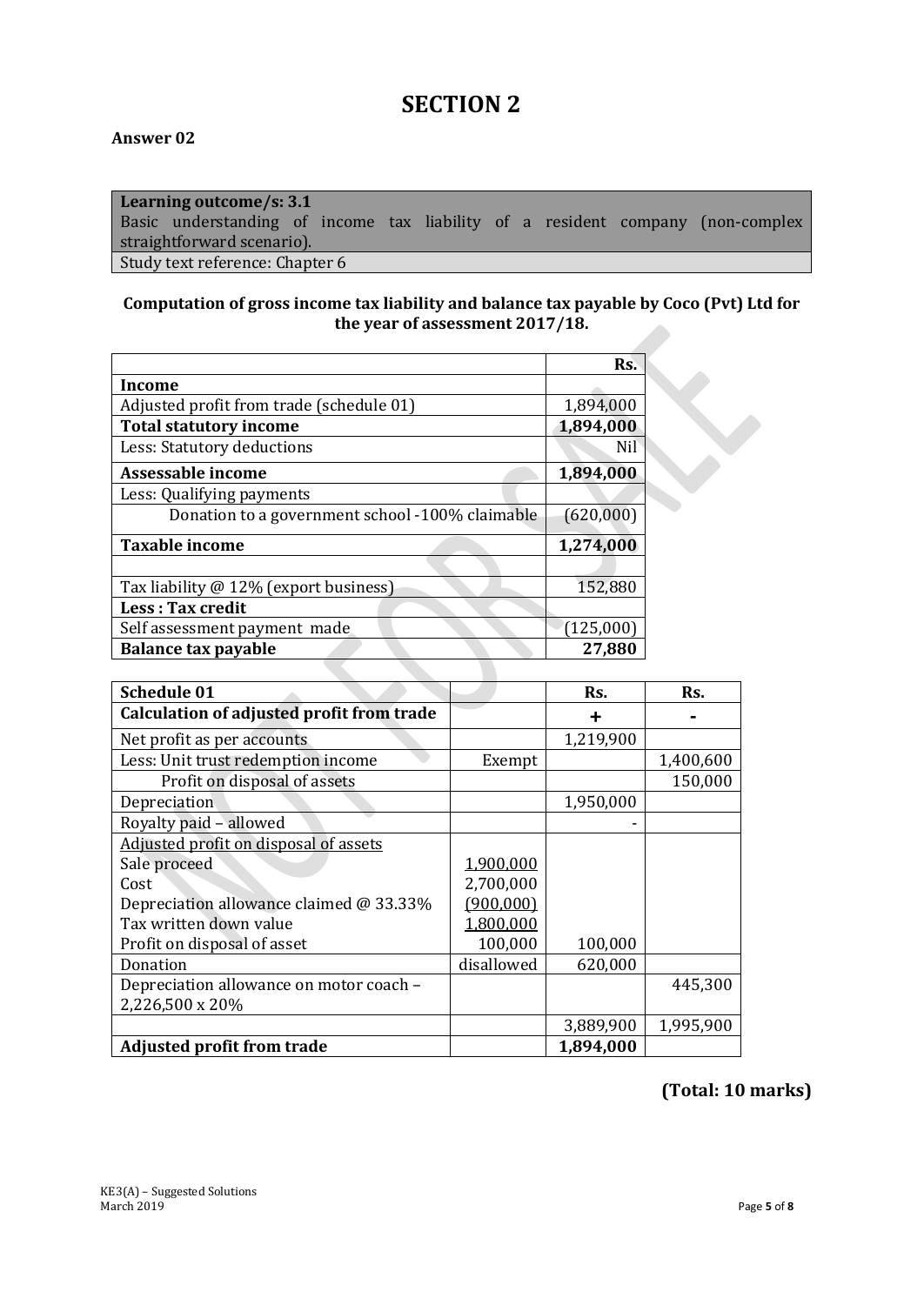# **SECTION 3**

#### **Answer 03**

**Learning outcome/s: 2.2, 2.3 and 2.4**

2.2 Statutory income form sources of profits & income listed in the Inland Revenue Act.

2.3 Total statutory income, assessable income and taxable income.

2.4Gross income tax and balance tax payable.

Study text reference: Chapter 04

| <b>Employment income</b><br>2,100,000<br>Gross salary<br>175,000 * 12<br>280,000<br><b>Bonus</b><br>$8,000 * 12$<br>96,000<br>Insurance premium paid by employer<br>Value of free transport facility<br>Exempt<br>Income received from second employment<br>- Net salary<br>50,400<br>9,600<br>- Tax deducted at 16% (50,400/84) x 16<br>60,000<br>720,000<br>Gross salary<br><b>Total employment income</b><br>3,196,000<br><b>Interest income</b><br>Interest income (of which WHT deducted<br>by the bank is the final tax)<br><b>Business income</b><br>Net profit per accounts<br>1,476,500<br>Add/deduct disallowable/allowable<br>expenses<br>Replanting subsidy received from the<br>(900,000)<br>Exempt<br><b>Coconut Development Board</b><br>Disallowed<br>590,000<br>Lease rental paid<br>Land filling cost<br>Allowed<br><b>Bank loan interest</b><br>80,500<br><b>Lease allowance</b><br>Lease rental value (59,000 * 24)<br>1,416,000<br>$1/5$ of total lease value<br>283,200<br>590,000<br>Rental paid during the year<br>Maximum amount that can be claimed is $\frac{1}{5}$<br>(283, 200)<br>of the lease value or rental paid, whichever<br>is lower<br><b>Adjusted profit from business</b><br>963,800<br><b>Statutory income</b><br>4,159,800<br>Add: Child income<br>Rent income (35,000 * 12)<br>420,000 |             |          | Rs. | Rs. |
|----------------------------------------------------------------------------------------------------------------------------------------------------------------------------------------------------------------------------------------------------------------------------------------------------------------------------------------------------------------------------------------------------------------------------------------------------------------------------------------------------------------------------------------------------------------------------------------------------------------------------------------------------------------------------------------------------------------------------------------------------------------------------------------------------------------------------------------------------------------------------------------------------------------------------------------------------------------------------------------------------------------------------------------------------------------------------------------------------------------------------------------------------------------------------------------------------------------------------------------------------------------------------------------------------------------------------------|-------------|----------|-----|-----|
|                                                                                                                                                                                                                                                                                                                                                                                                                                                                                                                                                                                                                                                                                                                                                                                                                                                                                                                                                                                                                                                                                                                                                                                                                                                                                                                                  |             |          |     |     |
|                                                                                                                                                                                                                                                                                                                                                                                                                                                                                                                                                                                                                                                                                                                                                                                                                                                                                                                                                                                                                                                                                                                                                                                                                                                                                                                                  |             |          |     |     |
|                                                                                                                                                                                                                                                                                                                                                                                                                                                                                                                                                                                                                                                                                                                                                                                                                                                                                                                                                                                                                                                                                                                                                                                                                                                                                                                                  |             |          |     |     |
|                                                                                                                                                                                                                                                                                                                                                                                                                                                                                                                                                                                                                                                                                                                                                                                                                                                                                                                                                                                                                                                                                                                                                                                                                                                                                                                                  |             |          |     |     |
|                                                                                                                                                                                                                                                                                                                                                                                                                                                                                                                                                                                                                                                                                                                                                                                                                                                                                                                                                                                                                                                                                                                                                                                                                                                                                                                                  |             |          |     |     |
|                                                                                                                                                                                                                                                                                                                                                                                                                                                                                                                                                                                                                                                                                                                                                                                                                                                                                                                                                                                                                                                                                                                                                                                                                                                                                                                                  |             |          |     |     |
|                                                                                                                                                                                                                                                                                                                                                                                                                                                                                                                                                                                                                                                                                                                                                                                                                                                                                                                                                                                                                                                                                                                                                                                                                                                                                                                                  |             |          |     |     |
|                                                                                                                                                                                                                                                                                                                                                                                                                                                                                                                                                                                                                                                                                                                                                                                                                                                                                                                                                                                                                                                                                                                                                                                                                                                                                                                                  |             |          |     |     |
|                                                                                                                                                                                                                                                                                                                                                                                                                                                                                                                                                                                                                                                                                                                                                                                                                                                                                                                                                                                                                                                                                                                                                                                                                                                                                                                                  |             |          |     |     |
|                                                                                                                                                                                                                                                                                                                                                                                                                                                                                                                                                                                                                                                                                                                                                                                                                                                                                                                                                                                                                                                                                                                                                                                                                                                                                                                                  |             |          |     |     |
|                                                                                                                                                                                                                                                                                                                                                                                                                                                                                                                                                                                                                                                                                                                                                                                                                                                                                                                                                                                                                                                                                                                                                                                                                                                                                                                                  |             |          |     |     |
|                                                                                                                                                                                                                                                                                                                                                                                                                                                                                                                                                                                                                                                                                                                                                                                                                                                                                                                                                                                                                                                                                                                                                                                                                                                                                                                                  |             |          |     |     |
|                                                                                                                                                                                                                                                                                                                                                                                                                                                                                                                                                                                                                                                                                                                                                                                                                                                                                                                                                                                                                                                                                                                                                                                                                                                                                                                                  |             |          |     |     |
|                                                                                                                                                                                                                                                                                                                                                                                                                                                                                                                                                                                                                                                                                                                                                                                                                                                                                                                                                                                                                                                                                                                                                                                                                                                                                                                                  |             |          |     |     |
|                                                                                                                                                                                                                                                                                                                                                                                                                                                                                                                                                                                                                                                                                                                                                                                                                                                                                                                                                                                                                                                                                                                                                                                                                                                                                                                                  |             |          |     |     |
|                                                                                                                                                                                                                                                                                                                                                                                                                                                                                                                                                                                                                                                                                                                                                                                                                                                                                                                                                                                                                                                                                                                                                                                                                                                                                                                                  |             |          |     |     |
|                                                                                                                                                                                                                                                                                                                                                                                                                                                                                                                                                                                                                                                                                                                                                                                                                                                                                                                                                                                                                                                                                                                                                                                                                                                                                                                                  |             |          |     |     |
|                                                                                                                                                                                                                                                                                                                                                                                                                                                                                                                                                                                                                                                                                                                                                                                                                                                                                                                                                                                                                                                                                                                                                                                                                                                                                                                                  |             |          |     |     |
|                                                                                                                                                                                                                                                                                                                                                                                                                                                                                                                                                                                                                                                                                                                                                                                                                                                                                                                                                                                                                                                                                                                                                                                                                                                                                                                                  |             |          |     |     |
|                                                                                                                                                                                                                                                                                                                                                                                                                                                                                                                                                                                                                                                                                                                                                                                                                                                                                                                                                                                                                                                                                                                                                                                                                                                                                                                                  |             |          |     |     |
|                                                                                                                                                                                                                                                                                                                                                                                                                                                                                                                                                                                                                                                                                                                                                                                                                                                                                                                                                                                                                                                                                                                                                                                                                                                                                                                                  |             |          |     |     |
|                                                                                                                                                                                                                                                                                                                                                                                                                                                                                                                                                                                                                                                                                                                                                                                                                                                                                                                                                                                                                                                                                                                                                                                                                                                                                                                                  |             |          |     |     |
|                                                                                                                                                                                                                                                                                                                                                                                                                                                                                                                                                                                                                                                                                                                                                                                                                                                                                                                                                                                                                                                                                                                                                                                                                                                                                                                                  |             |          |     |     |
|                                                                                                                                                                                                                                                                                                                                                                                                                                                                                                                                                                                                                                                                                                                                                                                                                                                                                                                                                                                                                                                                                                                                                                                                                                                                                                                                  |             |          |     |     |
|                                                                                                                                                                                                                                                                                                                                                                                                                                                                                                                                                                                                                                                                                                                                                                                                                                                                                                                                                                                                                                                                                                                                                                                                                                                                                                                                  |             |          |     |     |
|                                                                                                                                                                                                                                                                                                                                                                                                                                                                                                                                                                                                                                                                                                                                                                                                                                                                                                                                                                                                                                                                                                                                                                                                                                                                                                                                  |             |          |     |     |
|                                                                                                                                                                                                                                                                                                                                                                                                                                                                                                                                                                                                                                                                                                                                                                                                                                                                                                                                                                                                                                                                                                                                                                                                                                                                                                                                  |             |          |     |     |
|                                                                                                                                                                                                                                                                                                                                                                                                                                                                                                                                                                                                                                                                                                                                                                                                                                                                                                                                                                                                                                                                                                                                                                                                                                                                                                                                  |             |          |     |     |
|                                                                                                                                                                                                                                                                                                                                                                                                                                                                                                                                                                                                                                                                                                                                                                                                                                                                                                                                                                                                                                                                                                                                                                                                                                                                                                                                  |             |          |     |     |
|                                                                                                                                                                                                                                                                                                                                                                                                                                                                                                                                                                                                                                                                                                                                                                                                                                                                                                                                                                                                                                                                                                                                                                                                                                                                                                                                  |             |          |     |     |
|                                                                                                                                                                                                                                                                                                                                                                                                                                                                                                                                                                                                                                                                                                                                                                                                                                                                                                                                                                                                                                                                                                                                                                                                                                                                                                                                  | Less: Rates | (24,000) |     |     |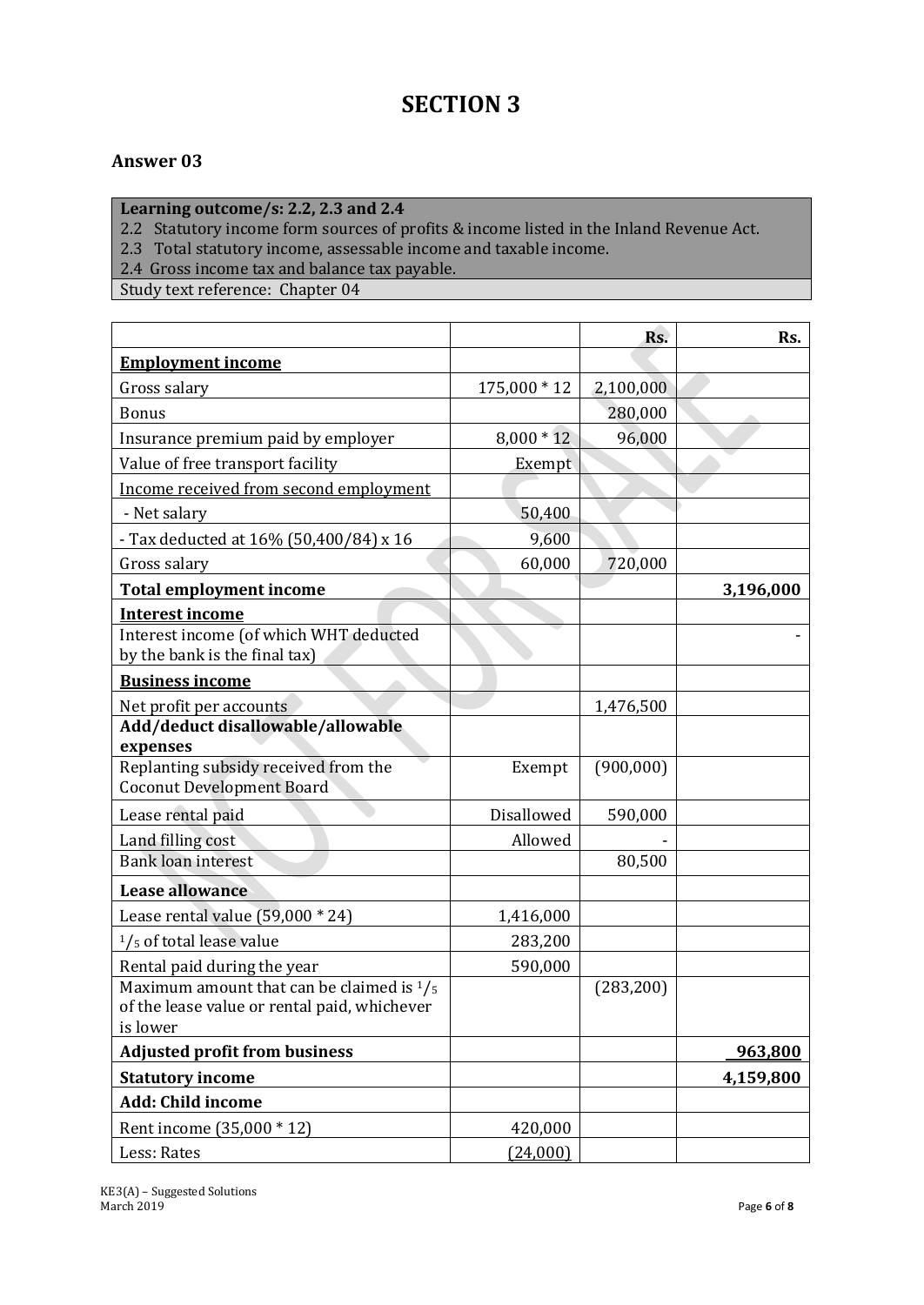|                                                                         |                | 396,000  |            |
|-------------------------------------------------------------------------|----------------|----------|------------|
| Less: 25% repair allowance                                              |                | (99,000) |            |
| Net rent (NR)                                                           |                | 297,000  |            |
| $NAV = 280,000 - 70,000 = 210,000$                                      |                |          |            |
| NAV < NR                                                                |                |          | 297,000    |
| <b>Total statutory income</b>                                           |                |          | 4,456,800  |
| Less: Statutory deductions - Section 32                                 |                |          |            |
| - Interest paid on land purchased                                       |                |          | (80, 500)  |
| <b>Assessable income</b>                                                |                |          | 4,376,300  |
| Less: Qualifying payments                                               |                |          |            |
| Life insurance premium paid $(8,000 * 12)$                              |                | 96,000   |            |
| Limited to $\frac{1}{3}$ of AI or 75,000, whichever is<br>less          |                | 75,000   | (75,000)   |
| Insurance premium paid to special health<br>insurance scheme deductible | $(3,000 * 12)$ |          | (36,000)   |
| Tax-free allowance                                                      |                |          | (500,000)  |
| Employment income allowance                                             |                |          | (250,000)  |
| <b>Taxable income</b>                                                   |                |          | 3,515,300  |
| <b>Tax liability</b>                                                    |                |          |            |
| - First                                                                 | 500,000        | 4%       | 20,000     |
| - Second                                                                | 500,000        | 8%       | 40,000     |
| - Business income                                                       | 963,800        | 10%      | 96,380     |
| - Next                                                                  | 500,000        | 12%      | 60,000     |
| - Balance employment income                                             | 1,051,500      | 16%      | 168,240    |
|                                                                         | 3,515,300      |          | 384,620    |
| <b>Total tax liability</b>                                              |                |          |            |
| Less: Tax credits                                                       |                |          |            |
| - PAYE on primary employment                                            |                |          | (124, 160) |
| - PAYE on secondary employment                                          | $9,600 * 12$   |          | (115, 200) |
| - Self-Assessment payments                                              |                |          | (90,000)   |
| <b>Balance tax payable</b>                                              |                |          | 55,260     |

**(Total: 20 marks)**